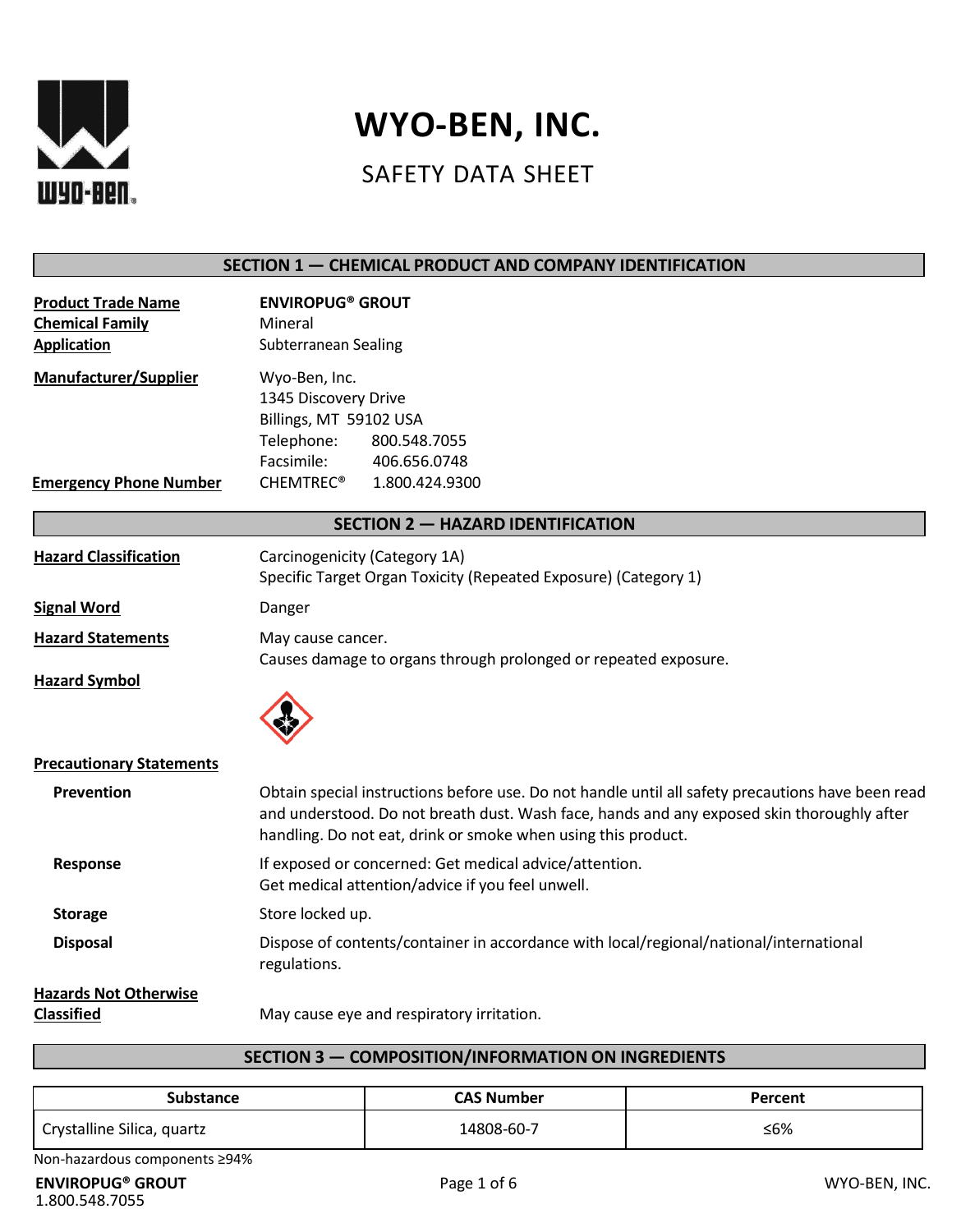| <b>SECTION 4 - FIRST AID MEASURES</b> |                                                                                                                                                                                               |  |
|---------------------------------------|-----------------------------------------------------------------------------------------------------------------------------------------------------------------------------------------------|--|
| <b>Inhalation</b>                     | If inhaled, remove to a dust free area. Get medical attention if respiratory irritation develops<br>or if breathing becomes difficult. Inhalation may aggravate existing respiratory illness. |  |
| <b>Eyes</b>                           | In case of contact, immediately flush eyes with plenty of water for at least 15 minutes and get<br>medical attention if irritation persists.                                                  |  |
| <u>Skin</u>                           | Wash with soap and water. Seek medical attention if irritation persists.                                                                                                                      |  |
| Ingestion                             | Do Not induce vomiting. First aid measures not normally required.                                                                                                                             |  |
| <b>Notes to Physician</b>             | Treat symptomatically                                                                                                                                                                         |  |

# **SECTION 5 — FIRE FIGHTING MEASURES**

| <b>Suitable Extinguishing Media</b>                                            | Product is non-combustible. All standard firefighting media may be used.                                                                                                                             |  |
|--------------------------------------------------------------------------------|------------------------------------------------------------------------------------------------------------------------------------------------------------------------------------------------------|--|
| <b>Unsuitable Extinguishing Media</b>                                          | None                                                                                                                                                                                                 |  |
| <b>Special Exposure Hazards</b>                                                | None known. Product is not combustible.                                                                                                                                                              |  |
| <b>Special Protective Equipment and</b><br><b>Precautions for Firefighters</b> | None for product. Wear self-contained breathing apparatus (SCBA) and full<br>protective gear. Caution: slippery when wet.                                                                            |  |
| <b>NFPA Ratings</b>                                                            | Health 1, Flammability 0, Reactivity 0                                                                                                                                                               |  |
| <b>SECTION 6 - ACCIDENTAL RELEASE MEASURES</b>                                 |                                                                                                                                                                                                      |  |
| <b>Personal Precautionary Measures</b>                                         | Use appropriate protective equipment. Avoid creating and breathing dust.                                                                                                                             |  |
|                                                                                | Prevent further leakage or spillage if safe to do so.                                                                                                                                                |  |
| <b>Environmental Precautionary Measures</b>                                    | No special environmental precautions required                                                                                                                                                        |  |
| <b>Procedure for Cleaning/Absorption</b>                                       | Prevent further leakage or spillage if safe to do so. Avoid generating dust.<br>Collect using appropriate dustless method. Dispose in landfill according to local,<br>state and federal regulations. |  |

# **SECTION 7 — HANDLING AND STORAGE**

| <b>Handling Precautions</b> | This product contains quartz which may become airborne. Avoid breathing dust. Avoid                                                                                                                                                                                                                                                                   |
|-----------------------------|-------------------------------------------------------------------------------------------------------------------------------------------------------------------------------------------------------------------------------------------------------------------------------------------------------------------------------------------------------|
|                             | creating dusty conditions. Promptly clean up spills to avoid breathing airborne dust. Use only<br>with adequate ventilation to keep exposure below recommended exposure limits. Wear a<br>NIOSH/MSHA European Standard EN 149, or equivalent certified for silica bearing dust,<br>respirator when using this product. Material is slippery when wet. |
| <b>Storage Information</b>  | Use good housekeeping in storage and work areas to prevent accumulation of dust. Close<br>container when not in use. Do not reuse empty container.                                                                                                                                                                                                    |

# **SECTION 8 — EXPOSURE CONTROLS/PERSONAL PROTECTION**

# **Occupational Exposure Limits**

| Substance                  | <b>CAS Number</b> | <b>ACGIH TLV-TWA</b>    | <b>OSHA PEL-TWA*</b>                         |
|----------------------------|-------------------|-------------------------|----------------------------------------------|
| Crystalline Silica, quartz | 14808-60-7        | 0.025 mg/m <sup>3</sup> | $\frac{10 \text{ mg/m}^3}{2}$<br>$%SiO2 + 2$ |

\* Quartz from Bentonite was specifically excluded from the new, lower PEL in the 2016 OSHA Respirable Crystalline Silica rulemaking. More restrictive exposure limits may be enforced by some states, agencies, or other authorities.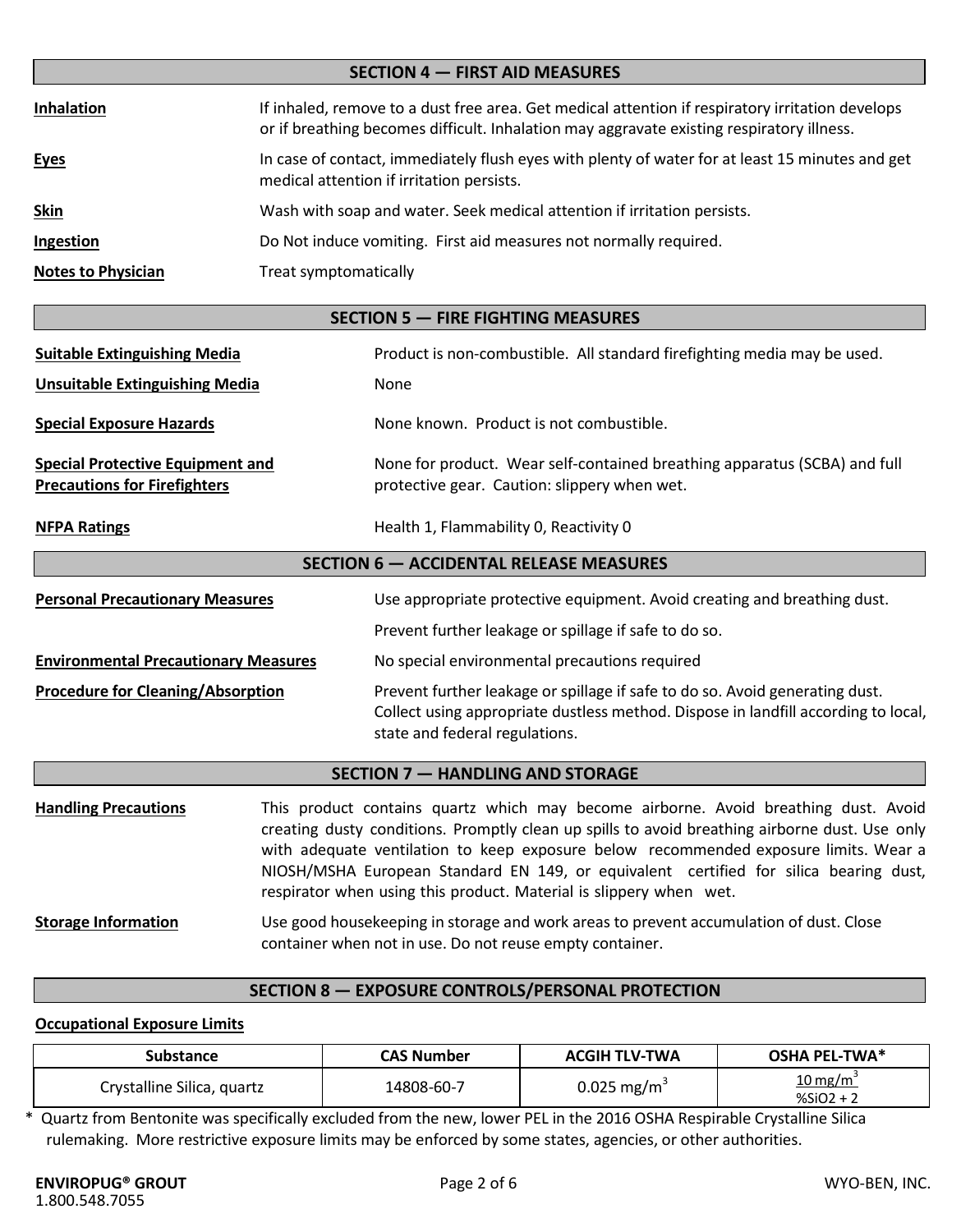| <b>Engineering Controls</b>   | Use approved industrial ventilation and local exhaust as required to maintain exposures below<br>applicable exposure limits.                                                                                                                                                                                        |
|-------------------------------|---------------------------------------------------------------------------------------------------------------------------------------------------------------------------------------------------------------------------------------------------------------------------------------------------------------------|
|                               | Personal Protective Equipment If engineering controls and work practices cannot prevent excessive exposures, the selection<br>and proper use of personal protective equipment should be determined by an industrial<br>hygienist or other qualified professional based on the specific application of this product. |
| <b>Respiratory Protection</b> | Not normally needed. If significant exposures exceeding occupational exposure limit are<br>possible use NIOSH/MSHA respirator approved for silica bearing dust.                                                                                                                                                     |
| <b>Hand Protection</b>        | Standard work gloves.                                                                                                                                                                                                                                                                                               |
| <b>Skin Protection</b>        | Wear clothing appropriate for the work environment. Dusty clothing should be laundered<br>before reuse. Use precautionary measures to avoid creating dust when removing or<br>laundering clothing.                                                                                                                  |
| <b>Eye Protection</b>         | Wear safety glasses or goggles to protect against exposure.                                                                                                                                                                                                                                                         |
| <b>Other Precautions</b>      | None known.                                                                                                                                                                                                                                                                                                         |

# **SECTION 9 — PHYSICAL AND CHEMICAL PROPERTIES**

| <b>Physical State</b>                        | <b>Powdered Solid</b>                 |
|----------------------------------------------|---------------------------------------|
| Color                                        | Light tan to gray                     |
| Odor                                         | Odorless                              |
| pH                                           | 8 - 10 (5% aqueous suspension)        |
| Specific Gravity @ 20 C (Water=1)            | Not determined                        |
| Density @ 20 C (lbs/gallon)                  | Not determined                        |
| Bulk Density @ 20 C (lbs/ft <sup>3</sup> )   | $49 - 55$                             |
| <b>Boiling Point/Range (F/C)</b>             | Not applicable                        |
| <b>Freezing Point/Range (F/C)</b>            | Not applicable                        |
| Vapor Pressure @ 20 C (mmHg)                 | Not applicable                        |
| <b>Vapor Density (Air=1)</b>                 | Not applicable                        |
| <b>Percent Volatiles</b>                     | Not applicable                        |
| <b>Evaporation Rate (Butyl Acetate=1)</b>    | Not applicable                        |
| <b>Solubility in Water (g/100ml)</b>         | Insoluble, forms colloidal suspension |
| <b>Solubility in Solvents (g/100ml)</b>      | Not applicable                        |
| <b>VOCs (lbs/gallon)</b>                     | Not applicable                        |
| Viscosity, Dynamic @ 20 C (centipoise)       | Not applicable                        |
| Viscosity, Kinematic @ 20 C (centistokes)    | Not applicable                        |
| <b>Partition Coefficient/n-Octanol/Water</b> | Not applicable                        |
| <b>Molecular Weight (g/mole)</b>             | Not applicable                        |
| <b>Flash Point/Range (F/C)</b>               | Not applicable                        |
| <b>Flash Point Method</b>                    | Not applicable                        |
| <b>Autoignition Temperature (F/C)</b>        | Not applicable                        |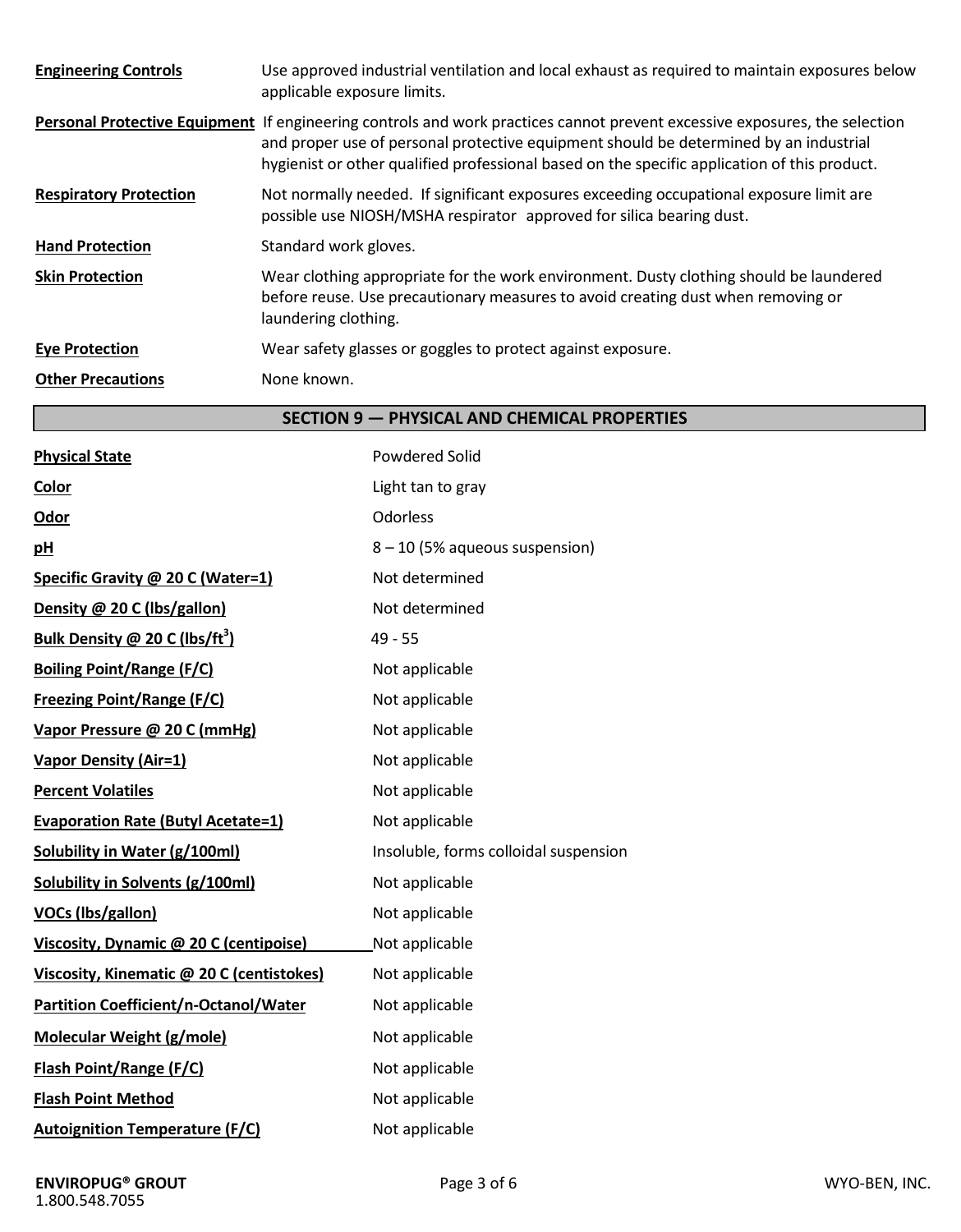# **Flammability Limits in Air – Lower (%)** Not applicable

**Flammability Limits in Air – Upper (%)** Not applicable

# **SECTION 10 — STABILITY AND REACTIVITY**

| <b>Reactivity:</b>                                                                  | Nonreactive                                                                                                                                                                                                                                                                                                                                                                                                                                                                                                                                                                                                                                                                                                                                                                                                                                                                                 |
|-------------------------------------------------------------------------------------|---------------------------------------------------------------------------------------------------------------------------------------------------------------------------------------------------------------------------------------------------------------------------------------------------------------------------------------------------------------------------------------------------------------------------------------------------------------------------------------------------------------------------------------------------------------------------------------------------------------------------------------------------------------------------------------------------------------------------------------------------------------------------------------------------------------------------------------------------------------------------------------------|
| <b>Chemical Stability:</b>                                                          | Stable                                                                                                                                                                                                                                                                                                                                                                                                                                                                                                                                                                                                                                                                                                                                                                                                                                                                                      |
| <b>Possibility of Hazardous Reactions:</b>                                          | Will not occur.                                                                                                                                                                                                                                                                                                                                                                                                                                                                                                                                                                                                                                                                                                                                                                                                                                                                             |
| <b>Conditions to Avoid:</b>                                                         | None known                                                                                                                                                                                                                                                                                                                                                                                                                                                                                                                                                                                                                                                                                                                                                                                                                                                                                  |
| <b>Incompatibility (Materials to Avoid):</b>                                        | None known                                                                                                                                                                                                                                                                                                                                                                                                                                                                                                                                                                                                                                                                                                                                                                                                                                                                                  |
| <b>Hazardous Decomposition Products:</b>                                            | None                                                                                                                                                                                                                                                                                                                                                                                                                                                                                                                                                                                                                                                                                                                                                                                                                                                                                        |
| <b>Additional Guidelines:</b>                                                       | Not applicable                                                                                                                                                                                                                                                                                                                                                                                                                                                                                                                                                                                                                                                                                                                                                                                                                                                                              |
|                                                                                     | <b>SECTION 11 - TOXICOLOGICAL INFORMATION</b>                                                                                                                                                                                                                                                                                                                                                                                                                                                                                                                                                                                                                                                                                                                                                                                                                                               |
| <b>Principle Route of Exposure</b>                                                  | Eye or skin contact, inhalation.                                                                                                                                                                                                                                                                                                                                                                                                                                                                                                                                                                                                                                                                                                                                                                                                                                                            |
| <b>Symptoms Related to the Physical, Chemical and Toxicological Characteristics</b> |                                                                                                                                                                                                                                                                                                                                                                                                                                                                                                                                                                                                                                                                                                                                                                                                                                                                                             |
| Inhalation                                                                          | Inhaled crystalline silica in the form or quartz from occupational sources is<br>carcinogenic to humans (IARC, Group 1).                                                                                                                                                                                                                                                                                                                                                                                                                                                                                                                                                                                                                                                                                                                                                                    |
| <b>Skin Contact</b>                                                                 | May cause skin irritation due to drying.                                                                                                                                                                                                                                                                                                                                                                                                                                                                                                                                                                                                                                                                                                                                                                                                                                                    |
| <b>Eye Contact</b>                                                                  | May cause mechanical eye irritation.                                                                                                                                                                                                                                                                                                                                                                                                                                                                                                                                                                                                                                                                                                                                                                                                                                                        |
| Ingestion                                                                           | None known                                                                                                                                                                                                                                                                                                                                                                                                                                                                                                                                                                                                                                                                                                                                                                                                                                                                                  |
| <b>Aggravated Medical Conditions</b>                                                | Individuals with respiratory disease, including but not limited to asthma and<br>bronchitis, or subject to eye irritation, should not be exposed to respirable<br>quartz-bearing dust.                                                                                                                                                                                                                                                                                                                                                                                                                                                                                                                                                                                                                                                                                                      |
| <b>Chronic Effects/Carcinogenicity</b>                                              | Silicosis: Excessive inhalation of respirable crystalline silica dust may cause a<br>progressive, disabling, and sometimes-fatal lung disease called silicosis.<br>Symptoms include cough, shortness of breath, wheezing, non-specific chest<br>illness, and reduced pulmonary function. This disease is exacerbated by<br>smoking. Individuals with silicosis are predisposed to develop tuberculosis.                                                                                                                                                                                                                                                                                                                                                                                                                                                                                     |
|                                                                                     | Cancer Status: The International Agency for Research on Cancer (IARC, 1997)<br>concludes that there is sufficient evidence in humans for carcinogenicity of<br>inhaled crystalline silica from occupational sources (IARC Group 1), that<br>carcinogenicity was not detected in all industrial circumstances studied and<br>that carcinogenicity may depend on characteristics of the crystalline silica or<br>on external factors affecting its biological activity. See IARC Monograph 68,<br>Silica, Some Silicates and Organic Fibres (June 1997). The National Toxicology<br>Program (NTP) classifies respirable crystalline silica as "Known to be a human<br>carcinogen" (NTP 9 <sup>th</sup> Report on Carcinogens, 2000). The American Conference<br>of Governmental Industrial Hygienists (ACGIH) classifies crystalline silica,<br>quartz, as a suspected human carcinogen (A2). |
| <b>Other Information</b>                                                            | See "Adverse Effects of Crystalline Silica Exposure" published by the American<br>Thoracic Society Medical Section of the American Lung Association, American<br>Journal of Respiratory and Critical Care Medicine, Volume 155, pages 761-768<br>(1997).                                                                                                                                                                                                                                                                                                                                                                                                                                                                                                                                                                                                                                    |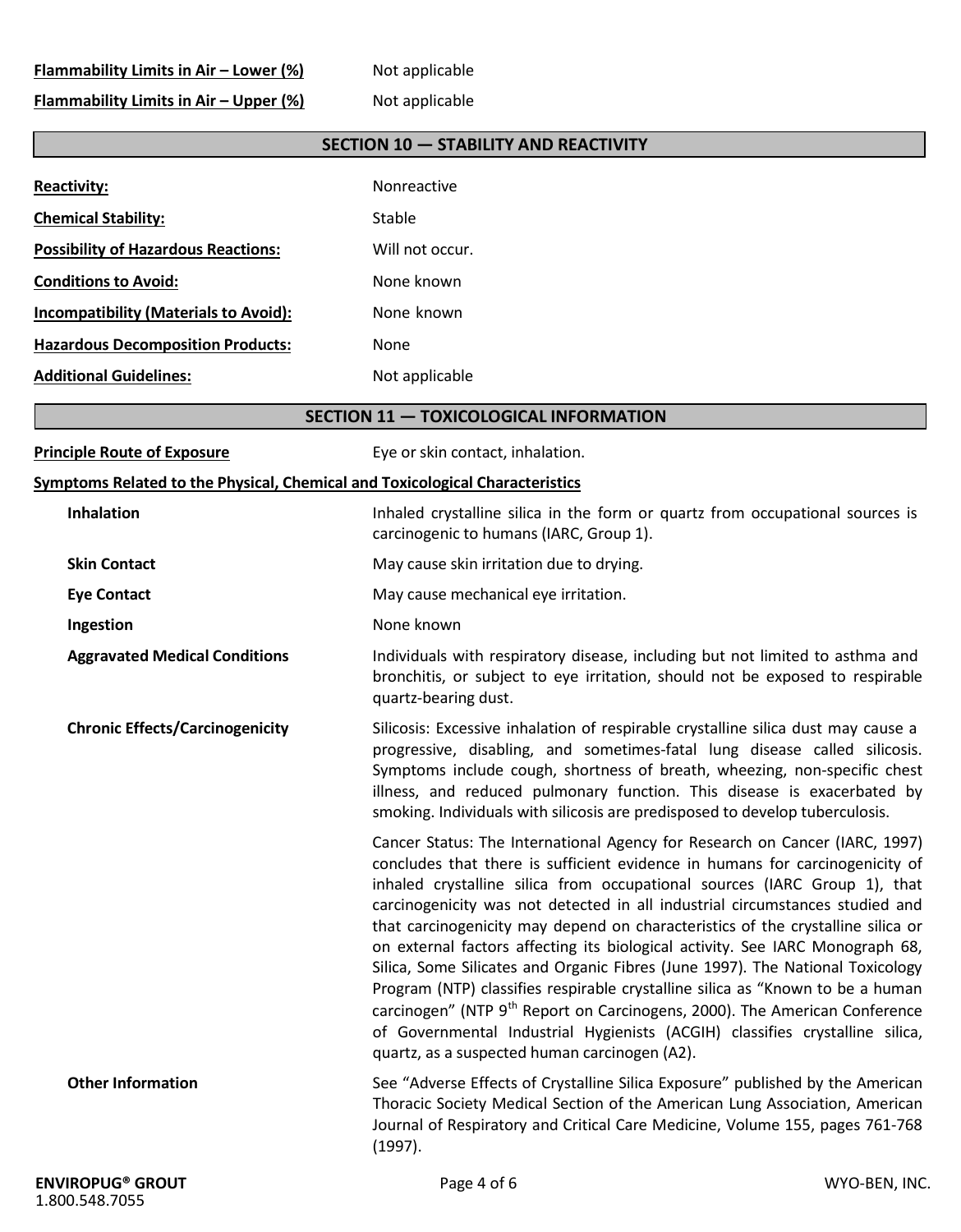#### **Toxicity Tests**

| <b>Oral Toxicity</b>                       | Not determined                                                                        |
|--------------------------------------------|---------------------------------------------------------------------------------------|
| <b>Dermal Toxicity</b>                     | Not determined                                                                        |
| <b>Inhalation Toxicity</b>                 | Not determined                                                                        |
| <b>Primary Irritation Effect</b>           | Not classified                                                                        |
| Carcinogenicity                            | Refer to IARC Monograph 68, Silica, Some Silicates and Organic Fibres<br>(June 1997). |
| <b>Genotoxicity</b>                        | Not classified                                                                        |
| <b>Reproductive/Developmental Toxicity</b> | Not classified                                                                        |

# **SECTION 12 — ECOLOGICAL INFORMATION**

| <b>Mobility (Water/Soil/Air)</b>    | Not determined |
|-------------------------------------|----------------|
| <b>Persistence/Degradability</b>    | Not determined |
| <b>Bio-accumulation</b>             | Not determined |
| <b>Ecotoxicological Information</b> |                |
| <b>Acute Fish Toxicity</b>          | Not determined |
| <b>Acute Crustaceans Toxicity</b>   | Not determined |
| <b>Acute Algae Toxicity</b>         | Not determined |
| <b>Chemical Fate Information</b>    | Not determined |
| <b>Other Information</b>            | Not applicable |

# **SECTION 13 — DISPOSAL CONSIDERATIONS**

**SECTION 14 — TRANSPORT INFORMATION**

| If product should become a waste dispose in a licensed landfill according to |
|------------------------------------------------------------------------------|
| federal, state and local regulations.                                        |

**Contaminated Packaging** Follow all applicable national or local regulations.

**Disposal Method** 

| <b>Land Transportation</b>                        |                                  |  |
|---------------------------------------------------|----------------------------------|--|
| <b>DOT</b>                                        | Not regulated as dangerous goods |  |
| <b>Canadian TDG</b>                               | Not regulated as dangerous goods |  |
| <b>ADR</b>                                        | Not regulated as dangerous goods |  |
| <b>Air Transportation</b>                         |                                  |  |
| <b>ICAO/IATA</b>                                  | Not regulated as dangerous goods |  |
| <b>Sea Transportation</b>                         |                                  |  |
| <b>IMDG</b>                                       | Not regulated as dangerous goods |  |
| <b>Other Transportation Information</b><br>Labels | None                             |  |